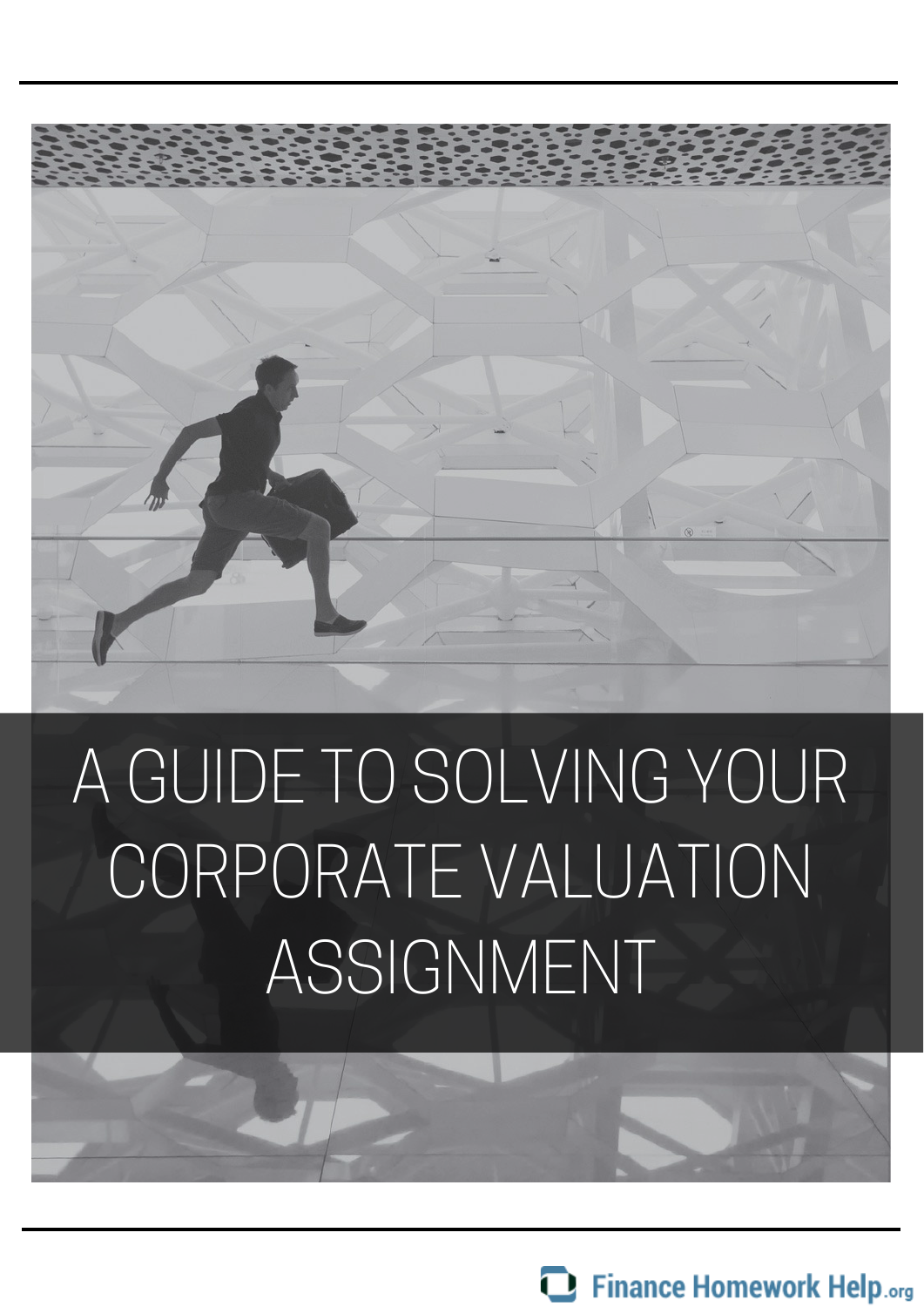A corporate valuation assignment is a challenging task to deal with because there are many formulas involved. Sometimes, it is as hard as to choose which among the available methods to use is. For help, keep reading and learn how to deal with and solve the homework.

## What Is A Corporate Valuation? What Is Its Purpose?

If you were assigned with a corporate valuation assignment, it's good to know what corporate valuation really means. It is the answer to the question "how much a company is valued or worth?" However, there are different methods, tools and standard ratios used by financial experts in finding out the worth of one company and determining if their stocks are overvalued or undervalued. It is important to find out the company's value especially regarding acquisitions, mergers, market instability and financial stress. Aside from these things, there are other purposes when a corporate valuation is needed.

The process of corporate valuation is an essential procedure with steps, which will help in estimating the economic value of a corporate owner's business interest.



Business analysis and valuation is used by the participants in the financial markets in order to determine the price, which they'd want to receive to perfect their business sale or pay if the party is the potential buyer.

But other than the valuation of the business' selling price, the same methods and tools are also used by business appraisers when trying to resolve a dispute regarding estate and gift taxation.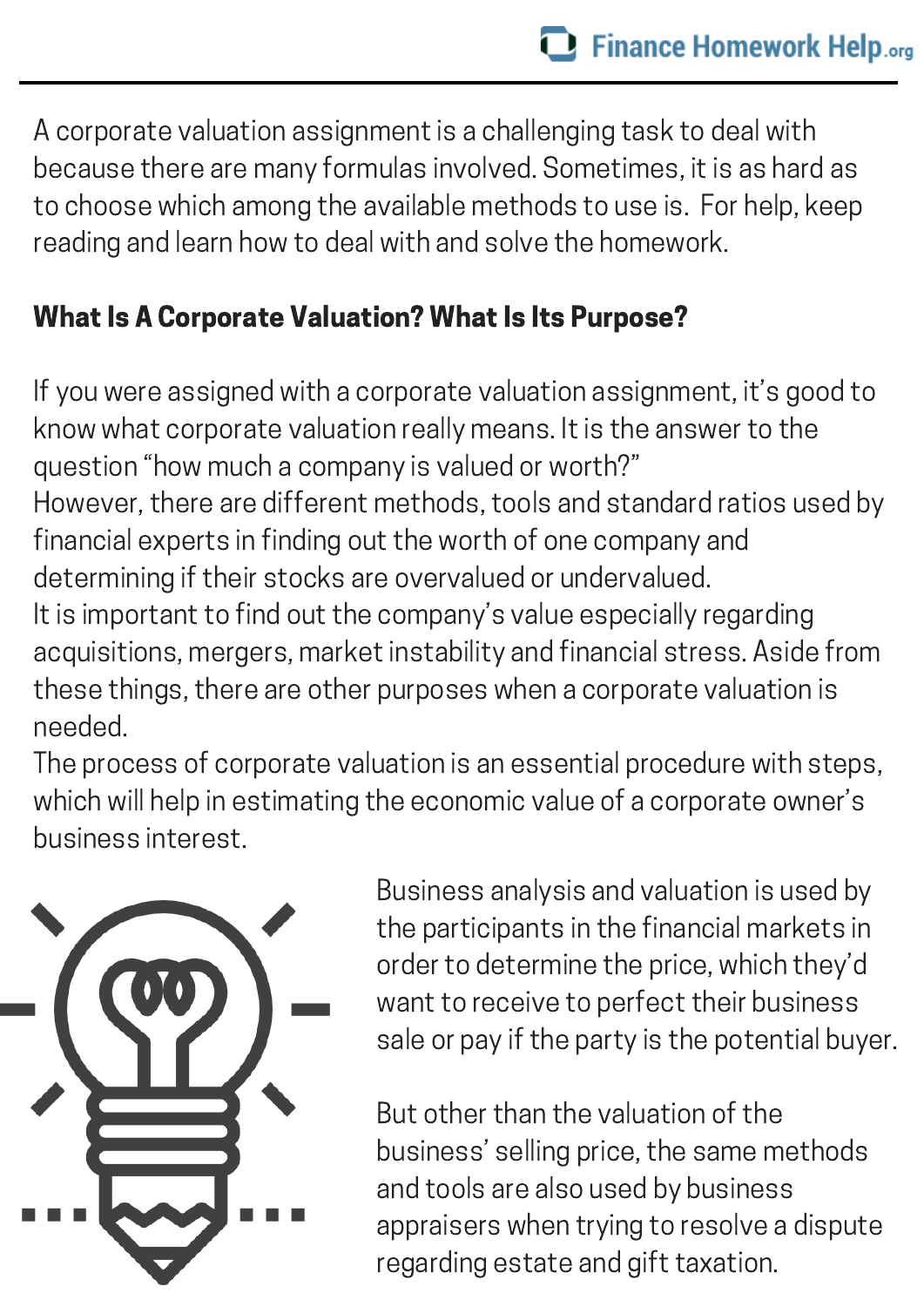It also helps them establish a good formula for figuring out the estimated value of ownership interest of partners regarding buy and sell agreements, among other legal purposes.

Using firm valuation methods, companies will be able to figure out corporate valuation accurately. They do the valuation for the abovementioned purposes as well as to take advantage of its benefits. For one, it helps them attract future investments. The investors can decide better if one company is good investing at or not. If it is, they will go to that direction for the investment. Valuation is also done when selling one's company.

The owner or owners are looking for the best prices. It helps the sellers decide on how much to sell to make a profit or receive offers. In addition, it's done to figure out future operational cost of one's company. It will help financial managers find out how this company would be able to grow and how it would be affected by future operational costs – on whether it would suffer from a future rise or fall.

#### Main Firm Valuation Methods



#### Discounted Cash Flow Analysis

There are two ways that a firm or company is using this approach - the Weighted Average Cost of Capital (WACC) and the Adjusted Present Value (APW). Take note, however, both of these need cash-free flows calculation of a specific company and the net present value of the FCFs.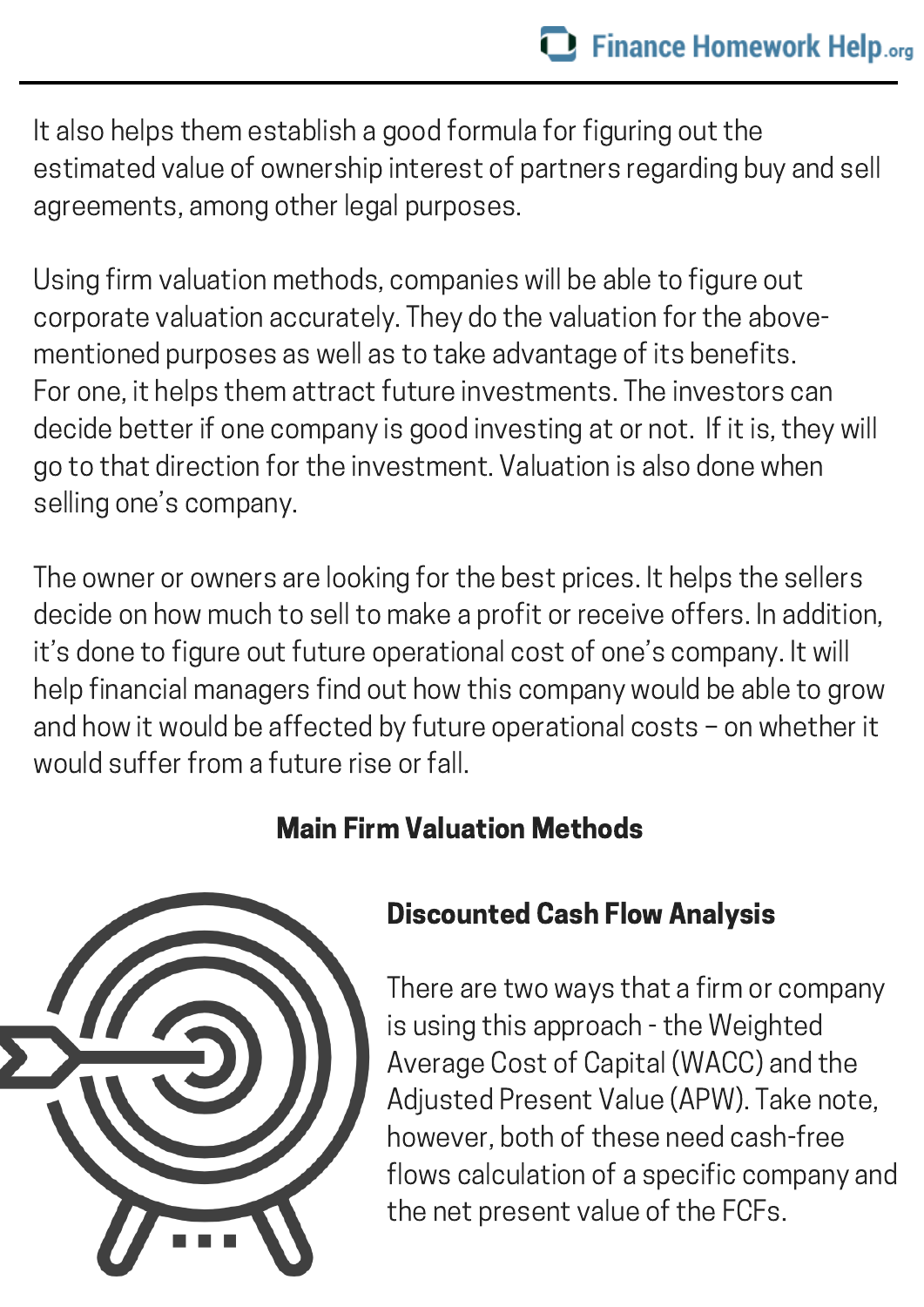### Multiples Method

This method is useful in times when only little information can be used by the comparable transaction method. So using it, you can value a firm or company with market valuation multiples, and a few examples include earning/price multiples and EBITDA multiples.

### Market Valuation

It follows a competition's economic rationale, stating that if there is free market, components, such as demand and supply, are going to affect the properties' value up to a specific balance. It only means that the buyers will not be ready to part with high amount for this business and that those vendors are not going to be willing to get anything lower to the commercial entity's value.

#### Comparable Transaction

It's used when valuing a firm preparing for acquisition or merger. All parties involved are going to look at the similar transactions.

| $\bullet$ $\hspace{0.05cm}-$ |
|------------------------------|
| $\overline{\mathbf{O}}$      |
| $\bullet$ $\hspace{0.05cm}$  |

### Business Analysis And Valuation Formulas with Explanations

- Income method
- Book Value & Liquidation Value
- Owner Benefit Valuation
- **Business Valuation Methods with** Samples
- Corporate Valuation [Assignment](http://www.canadaone.com/tools/buy_a_biz/section2f.html) Help Examples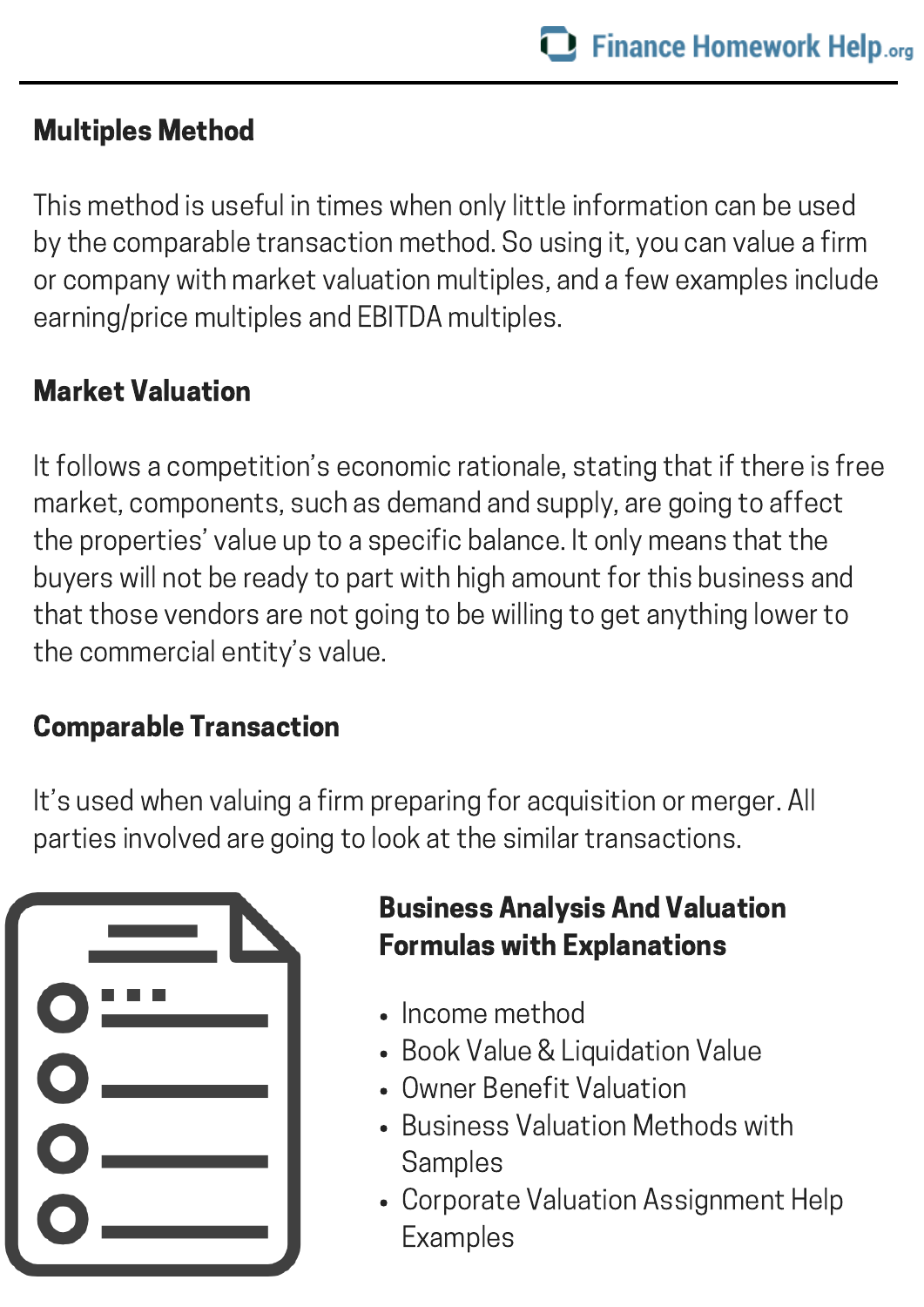## Example 1 (Market Valuation Method)

Say you own a restaurant and you would like to estimate the economic value. There's another restaurant nearby that recently sold for \$2 million dollars and had about \$400,000 in earnings. Calculating the market multiple:

## \$2 million/\$400,000=5 times earnings

So if your business makes \$300,000 in earnings, then its value would be \$1.5 million.

## Example 2 (Capitalization of Earnings)

Suppose your restaurant has earnings of \$200,000 with a cap rate of 10% (the cap rate is calculated by taking into consideration the cost of capital and the risk of the company). Then the value would be:

## \$2,000,000/10%=\$2 million



- Simple Calculation Method
- Add the cost of [replacement](http://www.canadaone.com/tools/buy_a_biz/section2f.html) of the business assets, such as equipment, inventory and vehicles. A way of placing company valuation is measuring the assets' total value that you'll gain if you'r buying the company.
- Find out revenue stream. The business analysis and valuation might be